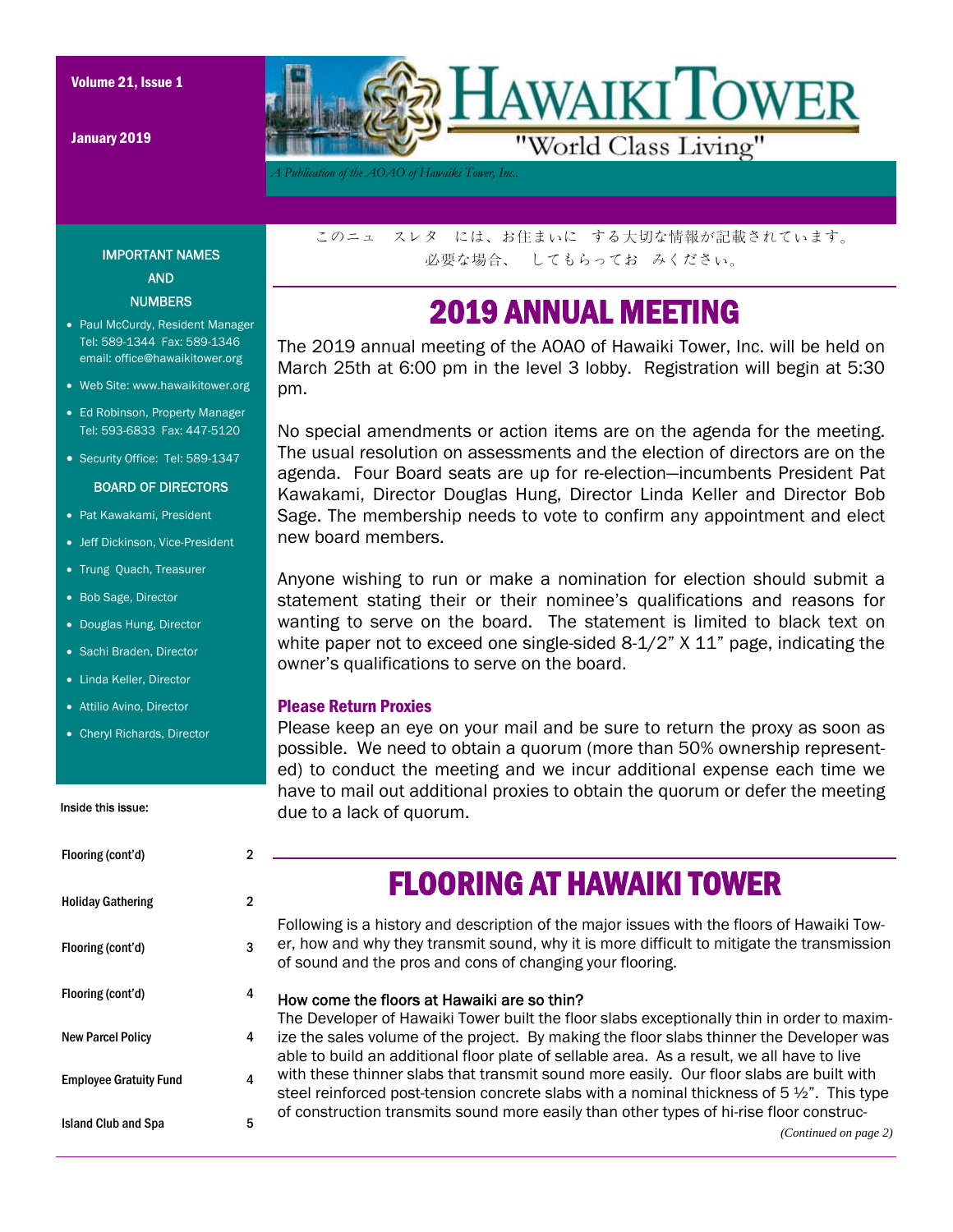# FLOORING (cont'd)

#### *(Continued from page 1)*

tion. In addition, the primary living areas (the kitchen, living room, and bedrooms) of the vast majority of apartments at Hawaiki do NOT have an acoustic ceiling above. An acoustic ceiling blocks out a lot of noise from the apartment above. An acoustic ceiling is installed in the bathrooms – primarily to conceal plumbing.

#### What is post-tension construction and why does it increase noise levels?

Building concrete floor slabs with a post tension cable is a technique that allows the slab to be thinner. Concrete increases in strength as it is compressed. Post-tension cables are laid inside the concrete and anchored at various end points. As these end points are tightened, they tighten the cable and compress the concrete horizontally, increasing the strength of the concrete. If you drop or slide something on the floor from anywhere in the room, the noise is transmitted to the anchor points and vibrates the entire floor slab. Many occupants claim they hear a noise directly above them and feel certain they know what is causing the noise and where it is coming from. Because of the dynamics of the post-tension floor construction, it is rarely the case that the cause and location of the noise are that easily determined.

#### What about the apartments that already have replaced their carpet with rigid flooring?

When Hawaiki was opened in 1999, the Developer retained the right to make modifications to apartments. During the next few years as apartments were being sold, to assist in the sales process, the Developer permitted new owners to make modifications to their apartments, such as installing wood or stone floors. As far as the Association is concerned, as long as these floors are not damaged or replaced more than 25%, they will be allowed to remain. If they are damaged or repaired more than 25%, they will have to be replaced and brought up to the current sound mitigation standard.

#### What if my neighbor below me complains?

If a resident below complains of excessive noise due to an older existing rigid floor, it is possible that the complainant could bring a civil action to have the sound mitigated, or possibly have the floors removed. To avoid that from happening, the occupant(s)

above can control their behavior (being extra careful not to make noise, install permanent wall-to-wall carpet, area rugs, place padded furniture tips on chairs and other furniture, etc). Controlling behavior does not guarantee the occupants below won't lodge complaints. If the existing rigid flooring does not meet code, the owner below would have a basis for a complaint.

#### How the noise level is tested and what does it mean?

The main issue in floor/ceiling designs is with the Impact Insulation Class (IIC) requirements. IIC is a measure of how much footfall noise travels through a floor assembly to be heard from below. Usually, this is presented as a single composite number which represents a formulaic curve-fit. The Federal Housing and Urban Development Authority



**HAWAIKI TOWER SPECIALISTS** 

Iku S. Honda (R) RB-15682 (808) 226-2790 IkuS@cbpacific.com

• PROVEN TRACK RECORD GOING BACK TO THE ORIGINAL HAWAIKI TOWER SALES TEAM • MARKET KNOWLEDGE • NEGOTIATING SKILLS • TRUST AND HONESTY **GLOBAL** LUXURY. COLDWELL BANKER PACIFIC PROPERTIES | 1314 S. King Street 2nd Floor | Honolulu, HI 96814 .<br>state agents affiliated with Coldwell Banker Pacific Properties are inde<br>aany. (22018 Coldwell Banker Pacific Properties: All Rights Reserved. 4<br>of the Fair Housing Act and the Equal Opportunity Act. Owned by a s cor agents and are not employees on the<br>Pacific Properties fully supports the prin<br>LLC. Coldwell Banker and the Coldwe

RS-54692

(808) 551-5551

DougS@cbpacific.com

### HOLIDAY GATHERING

On December 15th at 5:30pm the AOAO of Hawaiki Tower, Inc. sponsored a Holiday gathering for the residents of Hawaiki Tower.

A pleasant evening was had by all, enjoying good food and conversation and getting to know each other better. If you missed the event, please be sure to mark your calendar for the next one. Hope to see you there!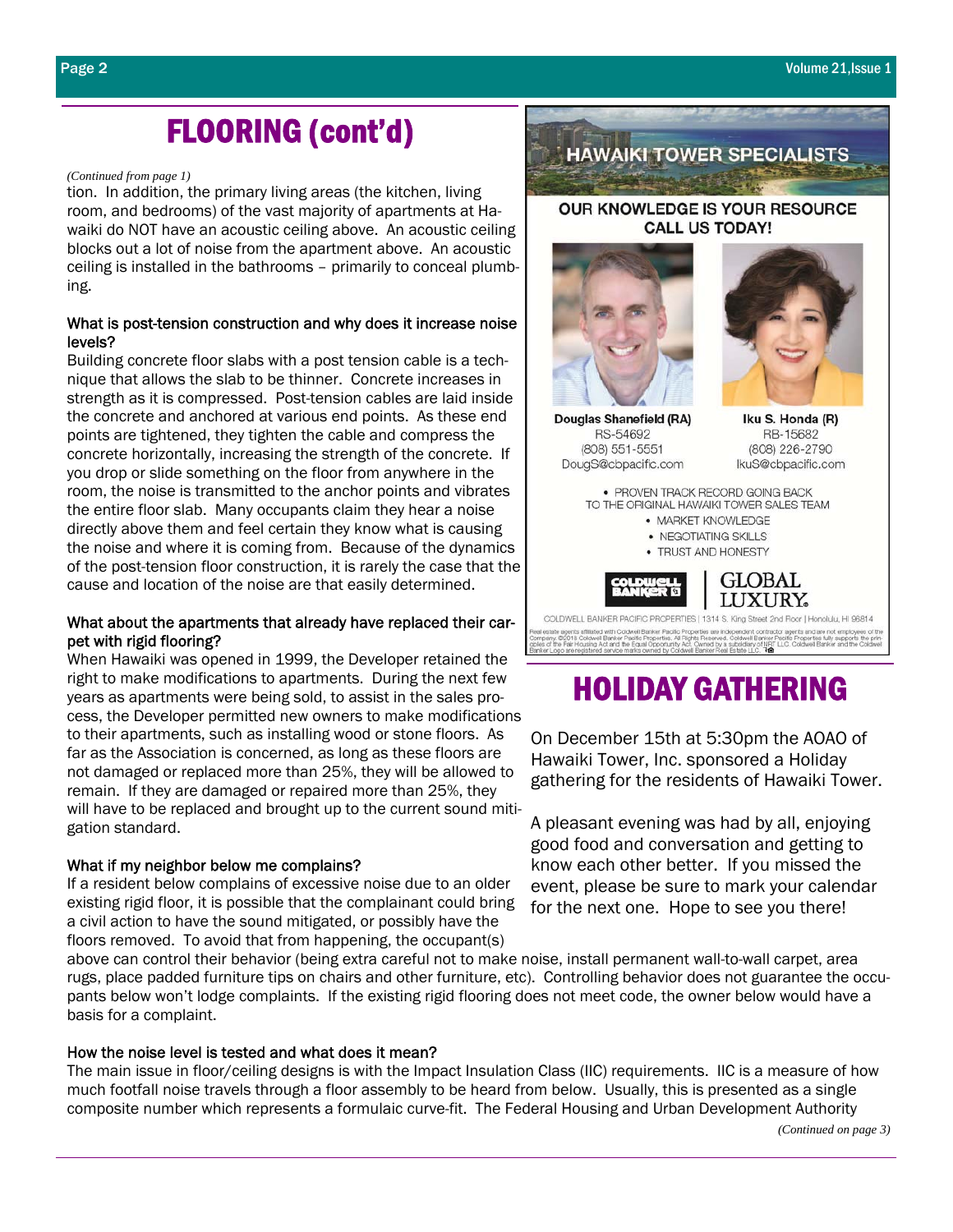# FLOORING (cont'd)

#### *(Continued from page 2)*

states that for a luxury condominium a MINIMUM Field Impact Insulation Class (FIIC) test rating of 55 is desirable. By using a "tapping machine", metal hammers hit the floor system hundreds of times a minute as the noise is measured in the room below. It measures how floor impact noise travels through the floor to the owner in the unit below. For every ten points of change of this rating number, the noise level is reduced by 50% (a rating increase of 10 points from 45 to 55), or the noise level is doubled (reducing the rating 10 points from 55 to 45). This is an exponential progression.

#### What are the ratings of the floors in Hawaiki?

The floors at Hawaiki have been tested to determine their rating. The original ceramic floors in the entryway and kitchen have a rating of FIIC29. The original carpeted area has a rating of FIIC72. The practical difference between these two numbers is that the carpeted areas are approximately 500% quieter than the kitchen and entryway. Hawaiki recognizes that the existing stone floors do not meet code. These original ceramic and marble floors were installed by the Developer, not the Association. The Association is taking the position that since it knows the existing floors (the original tile and marble; and many, if not all of



the developer's and owner's existing wood installations) may not meet code or the Association's standards, any replacement or material repair of an existing wood floor that requires more than 25% of the area to be repaired or replaced, the entire floor must be reinstalled to meet Hawaiki's standard or removed and replaced with carpet.

#### What do I need to do to change my carpet to hardwood or stone?

The existing policy at Hawaiki Tower is that if anyone wishes to remove their carpet and replace the carpet with rigid flooring of any type, the owner has to install a sound mitigating underlayment beneath the rigid flooring to achieve an FIIC rating of 55. Because the floor slab is relatively thin and transmits sound more easily, the quantity and quality of underlayment has to be thicker and higher quality than typical and installed carefully.

The Association has tested numerous combinations of underlayments, at considerable expense, and the House Rules Exhibit D specifies the results of the testing and which areas of the apartment can receive certain assemblies. It is impossible for the Association to test all the new products that come on the market. Because products change, the Rules allow for owners to test new products and use them if the test results meet the standards in the Rules.

#### Who insurers the carpet or new wood or stone floor?

If an owner changes their carpet to stone or wood, this upgrade changes the nature of the property. Carpet is considered an original as-built component of the building – the same as your walls and cabinets. It is covered by the Association's master policy. If you replace your carpet with alternative flooring, that new flooring becomes your personal property and is no longer covered by the Association's insurance. If it is damaged for any reason that the Association's policy would cover, it will only be covered for the value of carpet. Additional cost is the responsibility of the owner and their personal insurance.

#### What happens to the carpet, wood or stone floor in case of flood?

The risk of having water damage to your apartment while living in a hi-rise is high. It is not really a question of if, but when it will happen. If you have carpet, it is a relatively simple task to move furniture out of the way, lift the carpet and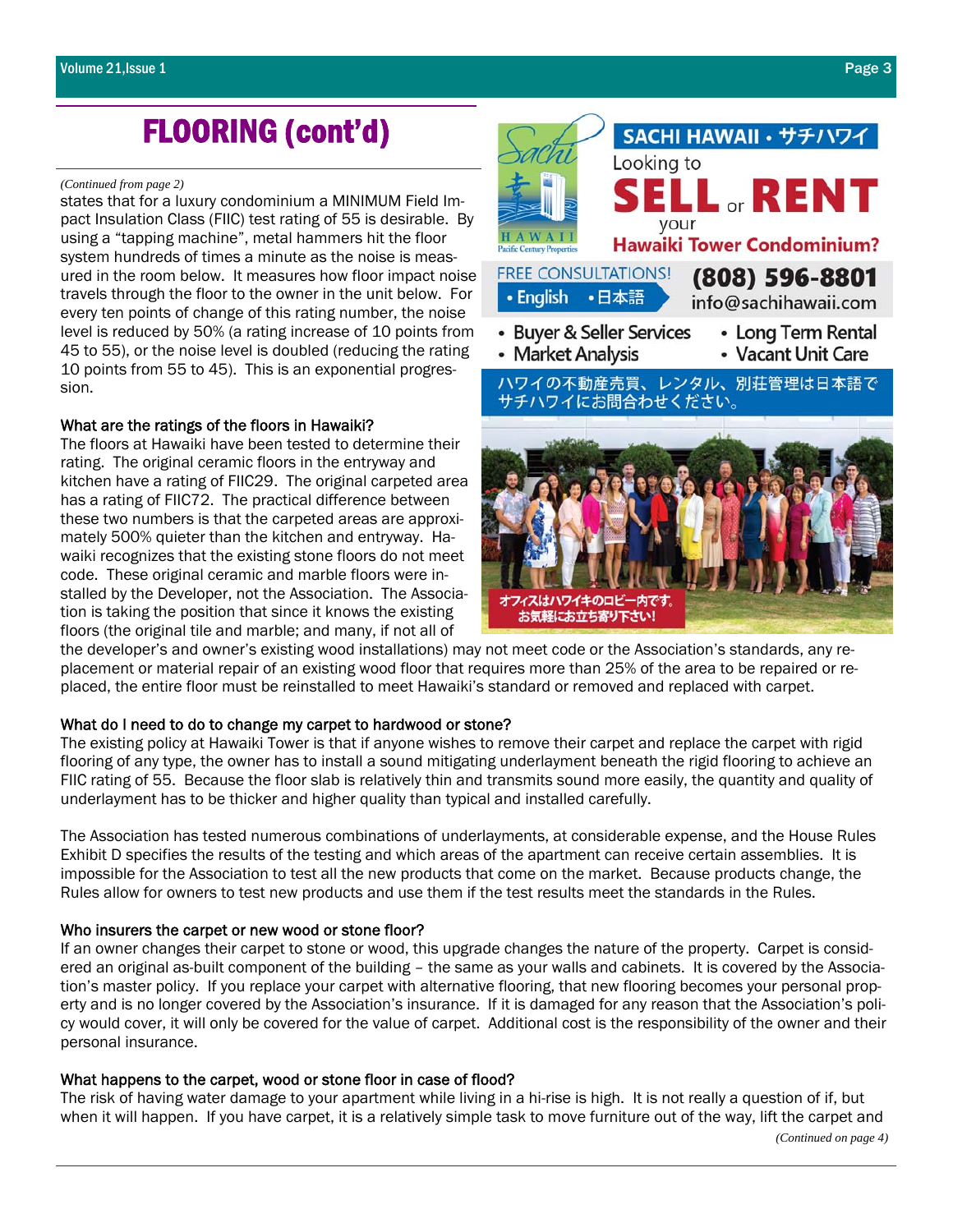## FLOORING (cont'd)

#### *(Continued from page 3)*

insert carpet dryers beneath it, dry the carpet and then reinstall it. This process takes a few days of disrupted living before everything is put back in its place and normal activity resumes.

If you have wood or stone floors and experience a flood, your underlayment will become saturated with water. There is no way to get the water out. The trapped moisture will damage the wood or remain trapped beneath the stone. The only practical way to remove the water before mold begins to grow is to remove the flooring entirely and start over.

#### What does the Board recommend?

The Board recommends owners to keep their carpeted areas finished with carpet. Many owners have redecorated with carpet and have done a beautiful job. If owners are concerned about dust in the carpet, the cost of a good vacuum cleaner is far less than the cost of rigid flooring.

Owners with allergies that have a real medical need for rigid flooring or owners who are adamant about changing their flooring will have to accept the challenges, risks and increased cost that go along with installing rigid flooring in Hawaiki.

The rules and regulations adopted by the Board are to protect all owners of apartments. If someone installs rigid flooring above your apartment you will be very happy that the rules and regulations are as strict as they are.

### NEW PARCEL POLICY

Effective January 15, 2019 a new parcel acceptance/delivery policy will be implemented. In order for Hawaiki Security to accept a parcel on behalf of an occupant, each occupant must provide their email address and local telephone number to the Security Office. Our new system will send an email and text message notifying the occupant that Hawaiki accepted a package on their behalf and that the occupant needs to pick it up.

Failure to provide an email address and phone number will result in rejection of your package.

This new policy results from the overwhelming increase in packages received from online ordering.



### **Condo & Air Conditioner Maintenance**

For information on rates and services or to schedule an appointment



Servicing Hawaiki Since 2001



**Hawaiki Tower, Suite 303** Honolulu, HI 96814 www.bretthillcompanies.com

# EMPLOYEE HOLIDAY GRATUITY FUND

On behalf of all the employees of Hawaiki Tower, I want to thank everyone for their generous contributions to the holiday fund.

All of the gifts, both financial and consumable, are appreciated. The employees working at Hawaiki Tower are grateful for your support and expressions of appreciation. It means a lot to everyone to be recognized.

To all of the vendors that made contributions of merchandise, gift cards and other items, we thank you and value the working relationships we've developed. We hope our relationships continue to develop to improve our collective efficiency and effectiveness.

Have a happy and prosperous 2019!